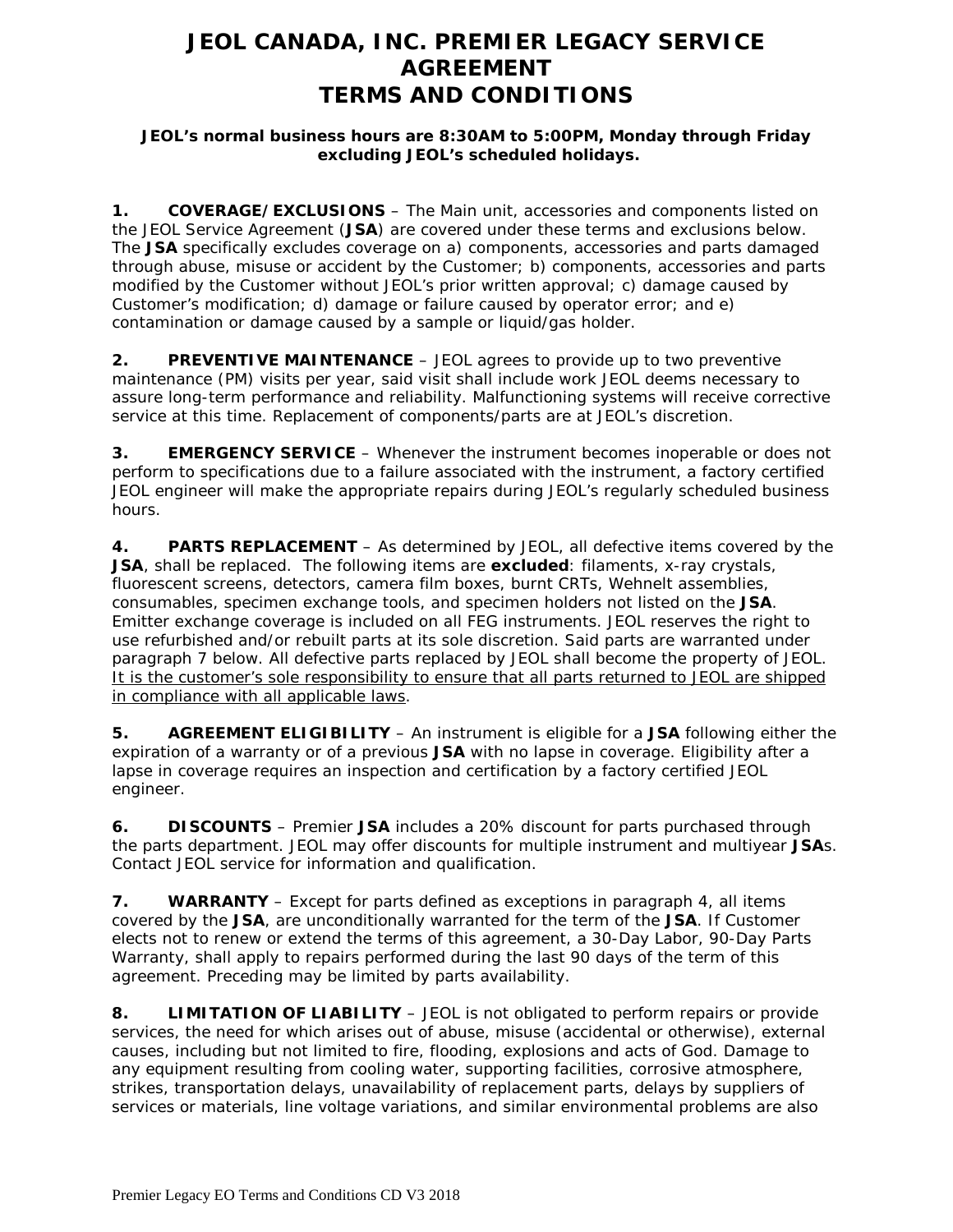# **JEOL CANADA, INC. PREMIER LEGACY SERVICE AGREEMENT TERMS AND CONDITIONS**

### **JEOL's normal business hours are 8:30AM to 5:00PM, Monday through Friday excluding JEOL's scheduled holidays.**

excluded. UNDER NO CIRCUMSTANCES SHALL JEOL BE LIABLE FOR ANY DAMAGES RESULTING FROM THE LOSS OF USE OF JEOL PRODUCTS, INCLUDING WITHOUT LIMITATION, INDIRECT, SPECIAL, CONSEQUENTIAL, INCIDENTAL OR PUNITIVE LOSSES, DAMAGES OR EXPENSES OR LOST PROFITS OR SAVINGS EVEN IF JEOL HAS BEEN ADVISED OF THEIR POSSIBLE EXISTENCE, OR EVEN IF JEOL HAS BEEN ADVISED OF THE POSSIBILITY OF SUCH DAMAGES, OR BOTH. WITH THE EXCEPTION OF LIABILITIES RESULTING FROM JEOL'S SOLE GROSS NEGLIGENCE, JEOL'S TOTAL LIABILITY HEREUNDER SHALL IN NO WAY EXCEED THE TOTAL PRICE OF THIS SERVICE AGREEMENT.

**9. CHILLER COVERAGE** –Chiller coverage excludes the "facility supplies to" or the "facility returns from" the chiller unit. Damage arising out of connecting hoses, water pressure, or other circumstances outside of JEOL Canada, Inc.'s direct action or control is excluded. JEOL recommends customer install safeguards to monitor and protect against leakage. The Customer agrees to indemnify, defend and hold harmless JEOL Canada, Inc. its officers, directors, employees, agents, licensors, suppliers and any third-party providers from and against all losses, expenses, damages and costs, including reasonable attorneys' fees, resulting from any damages as described.

**10. CONFIDENTIAL DATA –** If Customer requires any personal and/or confidential data, including but not limited to, social security numbers, health/medical records or any data that JEOL Canada, Inc. has a legal duty to keep confidential, Customer represents, warrants and certifies that it will hold confidential data in the strictest of confidence and will not use or disclose said data except to the extent required by law or authorized by JEOL in writing. Said confidential data shall be safeguarded according to commercially reasonable standards and protected at the same level as Customers own confidential data.

**11. INSURANCE** – JEOL maintains insurance policies which have the following limitations; (a) Comprehensive general liability insurance with a limit of \$1,000,000 (one million) for each occurrence and \$2,000,000 (two million) in the aggregate. (b) Statutory Workers Compensation insurance. Copies of certificates are available upon request.

**12. TERMS/PAYMENT SCHEDULE –** Payment is due within 30 days from the start of the **JSA** or invoice. A 3% interest charge per month or the maximum permitted by province, whichever is less, will be assessed on late payments. JEOL offers payment plans at an additional fee. Semi-Annual in Advance at 3.5%, Quarterly in Advance at 5.25%, Monthly at 7%, Quarterly in Arrears at 8.75%, Semi-Annual in Arrears at 10.5%. JEOL reserves the right to withhold service if customer fails to make payment as due or if customer has been delinquent in the past.

**13. ACCEPTANCE** This is JEOL's offer to sell at the prices and under the terms and conditions stated herein. Any type of counteroffer, including any and all terms and conditions contained in said counteroffer and/or PO, are hereby expressly rejected. JEOL Canada, INC. will only perform under the **JSA** based on JEOL's terms and conditions. The **JSA** specifically excludes any and all customer terms and conditions. Acceptance of JEOL's terms and conditions is demonstrated by signature, receipt of a valid purchase order, payment, or performance hereunder. IT IS EXPRESSLY AGREED THAT THESE TERMS WILL SUPERSEDE AND TAKE PRIORITY OVER ANY ADDITIONAL OR INCONSISTENT TERMS AND CONDITIONS IN ANY PAST, EXISTING OR FUTURE PURCHASE ORDER, CONFIRMATION, OR